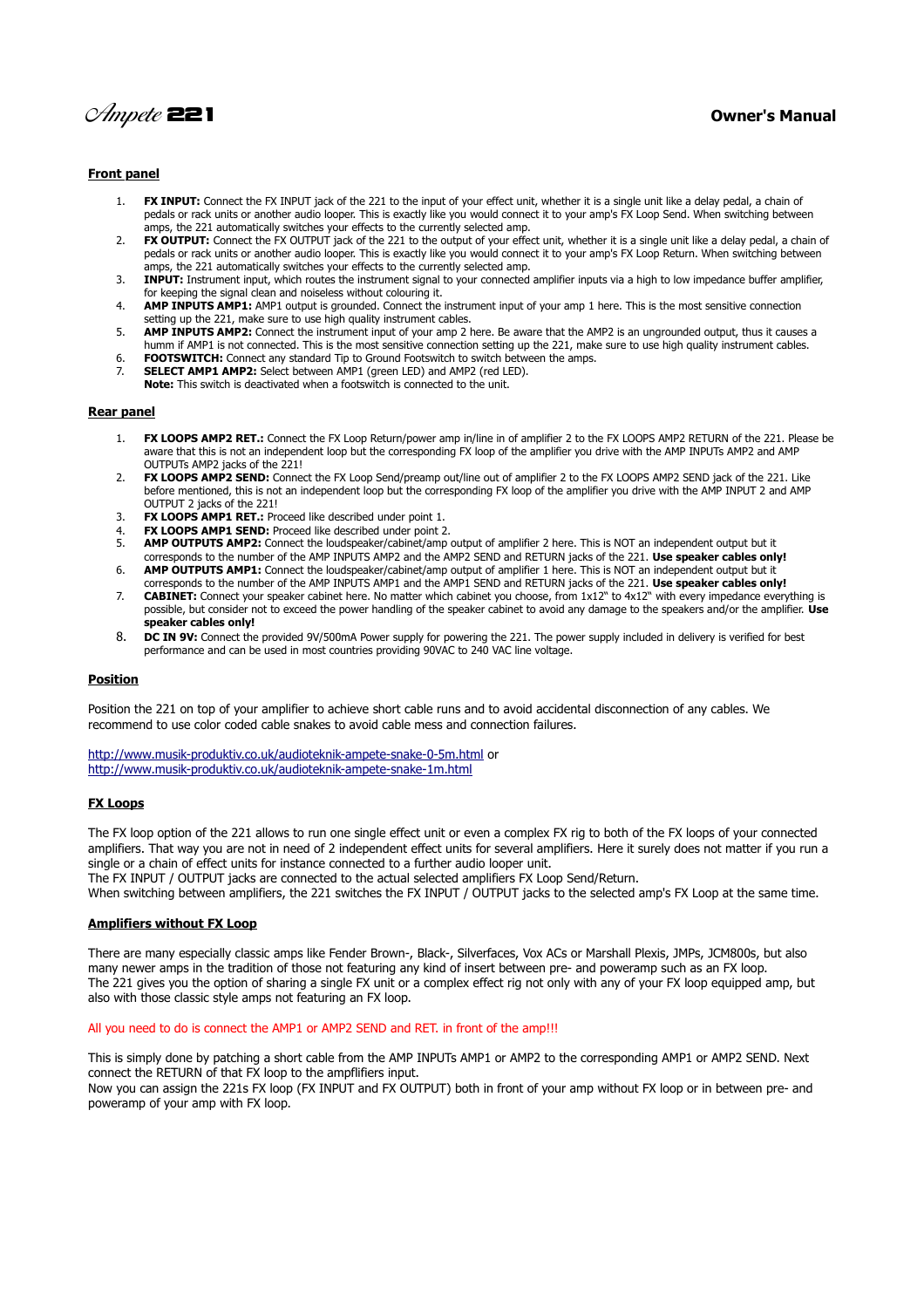

**Delivered Items:** 1x Ampete Engineering 221, 1x 9V/1A DC Power Supply **Dimensions** Width: 180mm Height: 40mm Depth: 98mm (Phono jacks add another 5mm on both sides)

<u>S Ampete</u>  $\blacksquare$ 

**Ampete Engineering GbR, August 2017 Ampete is a registered trademark copyright 2017, all rights reserved**

**Ampete Engineering GbR Gutenbergstrasse 48 50823 Cologne - Germany**